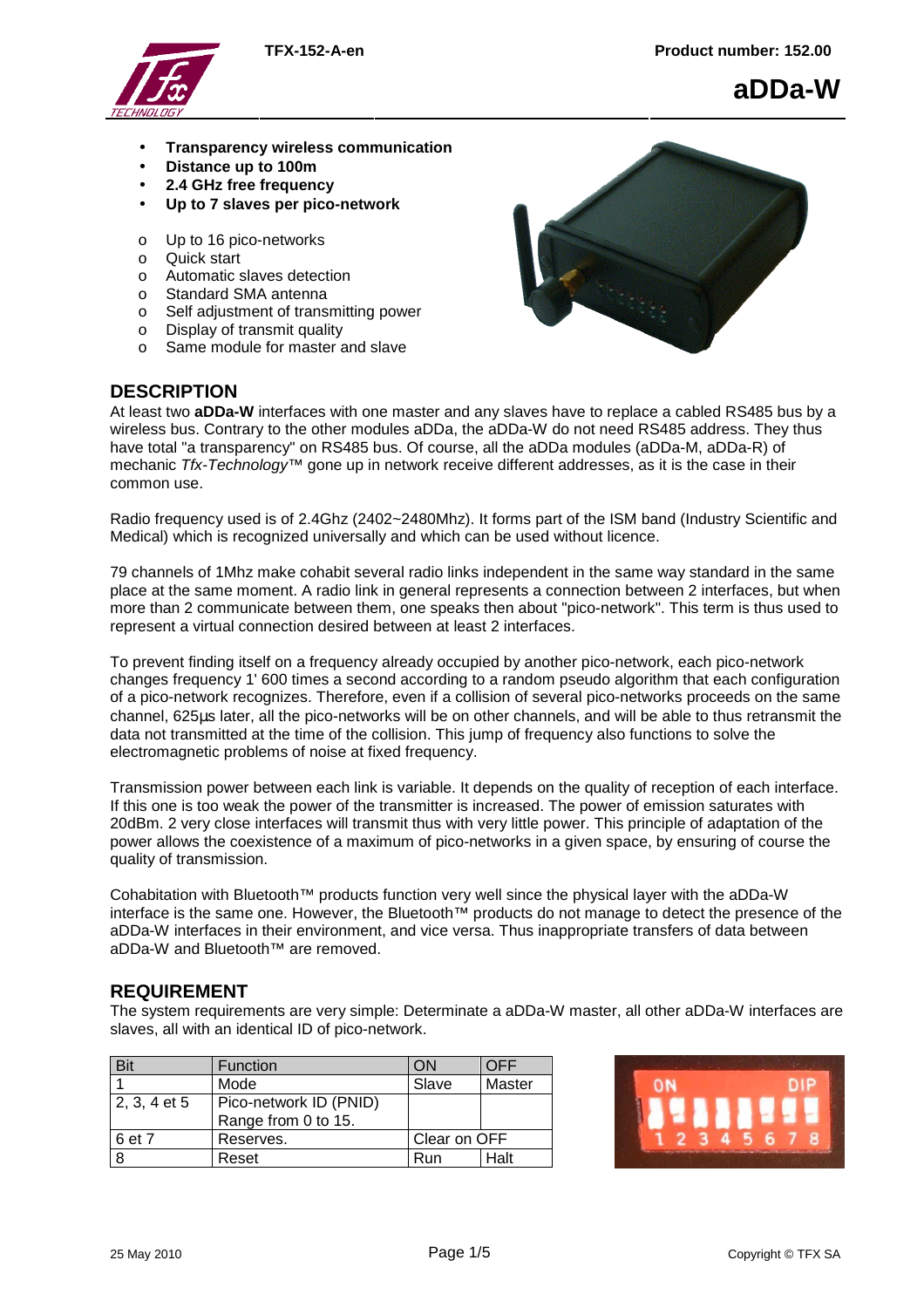

## **PICO-NETWORKS**

## **SINGLE PICO-NETWORK**



It is enough to select an identical number of pico-network for all interfaces. Maximum of 7 sub-networks slaves.

### **MULTIPLE PICO-NETWORKS**



It is enough to select different pico-networks ID for each pico-network. Each master will occupy himself then as of his own slaves. A maximum of 10 pico-networks is a functional limit. With 7 slaves per piconetwork, a maximum of 70 sub-networks seems a sufficient limit.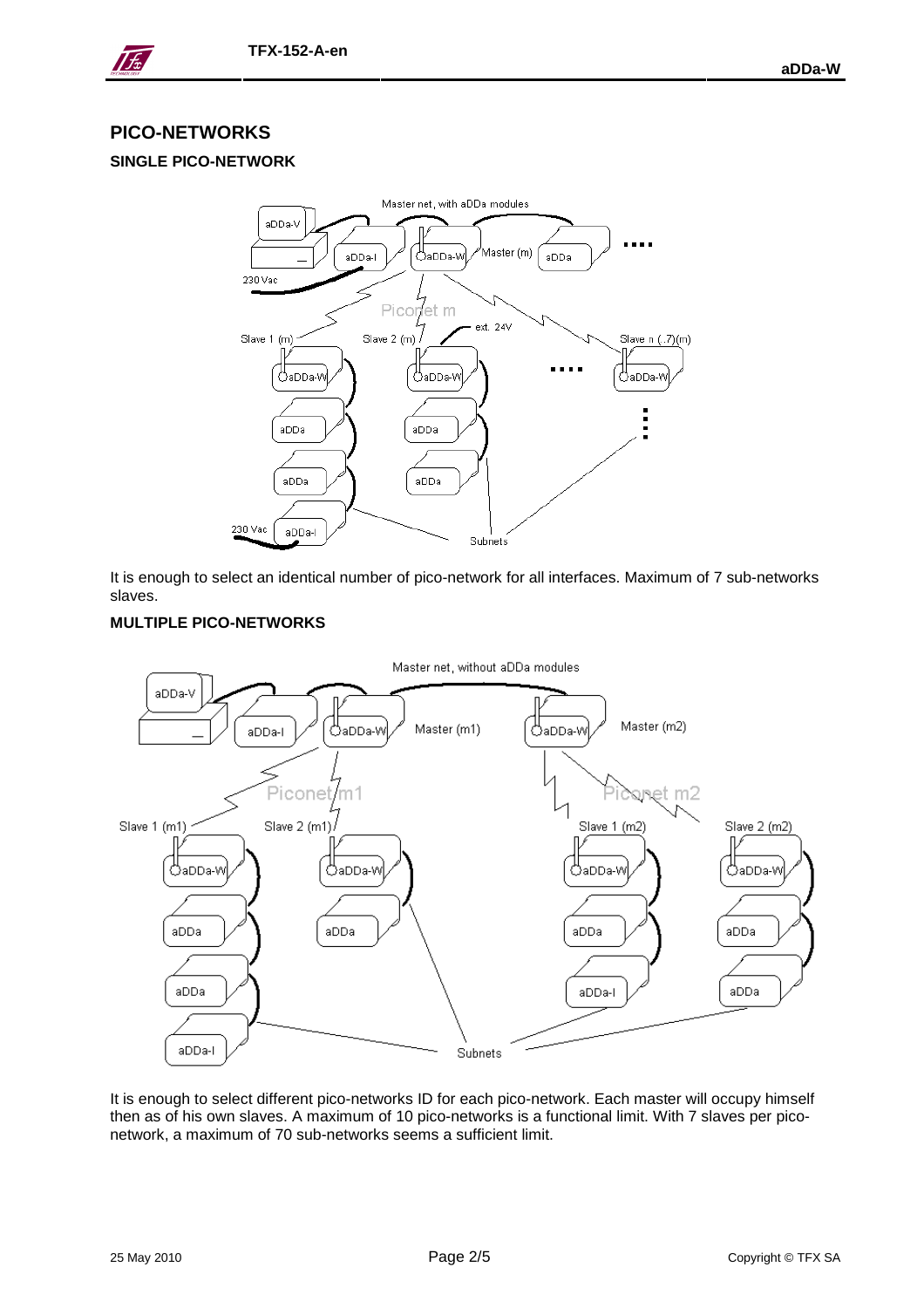

## **DISPLAY**

Each vertical pair of red and green LED represents one of the 7 channels of communication allotted to the moment of the opening of connections between the Master and his slaves.



State not fed or wait state if fed.





Mode of detection of the master only, this one searches its slaves. Green LEDs indicate scanning. The lit red LED (channel 1) shows already established connection. The flickering red LED (channel 2) indicates the discovery of a new slave. The opening of the channel will be made as soon as the detection mode will be finished.

Just after the interlocking of the food, all LEDs lit show the starting of the module.



State representing the quality of transmission between the modules of same the piconetwork.

Channels 1 and 2 are optimum, because only green LEDs are lit. Channel 1 has its green LED lit constantly; therefore the module does not receive data on this channel. Channel 2 with its green LED which flickers indicates a reception of data. Channels 3 and 4 are weak because reds and green LEDs are lit. Channel 4, with the difference of the 3, receives data because its green LED flickers.

Channel 5 is too weak, because only its red LED is lit. It is absolutely necessary to improve quality of transmission of this channel. There is a high risk to lose the connexion.

Channels 6 and 7 are unutilised.

The table has the quality of transmission according to the state of LEDs: transmission

| Transmission | Optimal | Weak | to improve |
|--------------|---------|------|------------|
| ED state     |         |      |            |
|              |         |      |            |

## **ANTENNA**

A SMA jack on the aDDa-W interface makes it possible to connect an antenna with a SMA plug, either directly, or with an SMA extension. There is an industry connector very close to the SMA and which should not be confused: "Reverse Polarity SMA", so met under the names of RSMA, R-SMA or RP-SMA. **Check to connect only SMA plug on an aDDa-W**.



An antenna which emits/receives in all the directions is called omnidirectional. An antenna which emits/receives in a limited zone around it is directional. One speaks then about aperture (in degrees) to qualify a directional antenna. It is easily comprehensible that a directional antenna can have a larger range than an omnidirectional antenna, but only in one direction, because the radio power is concentrated only on one zone of space. The performances of the commercial antennas of omnidirectional type are more or less equivalent.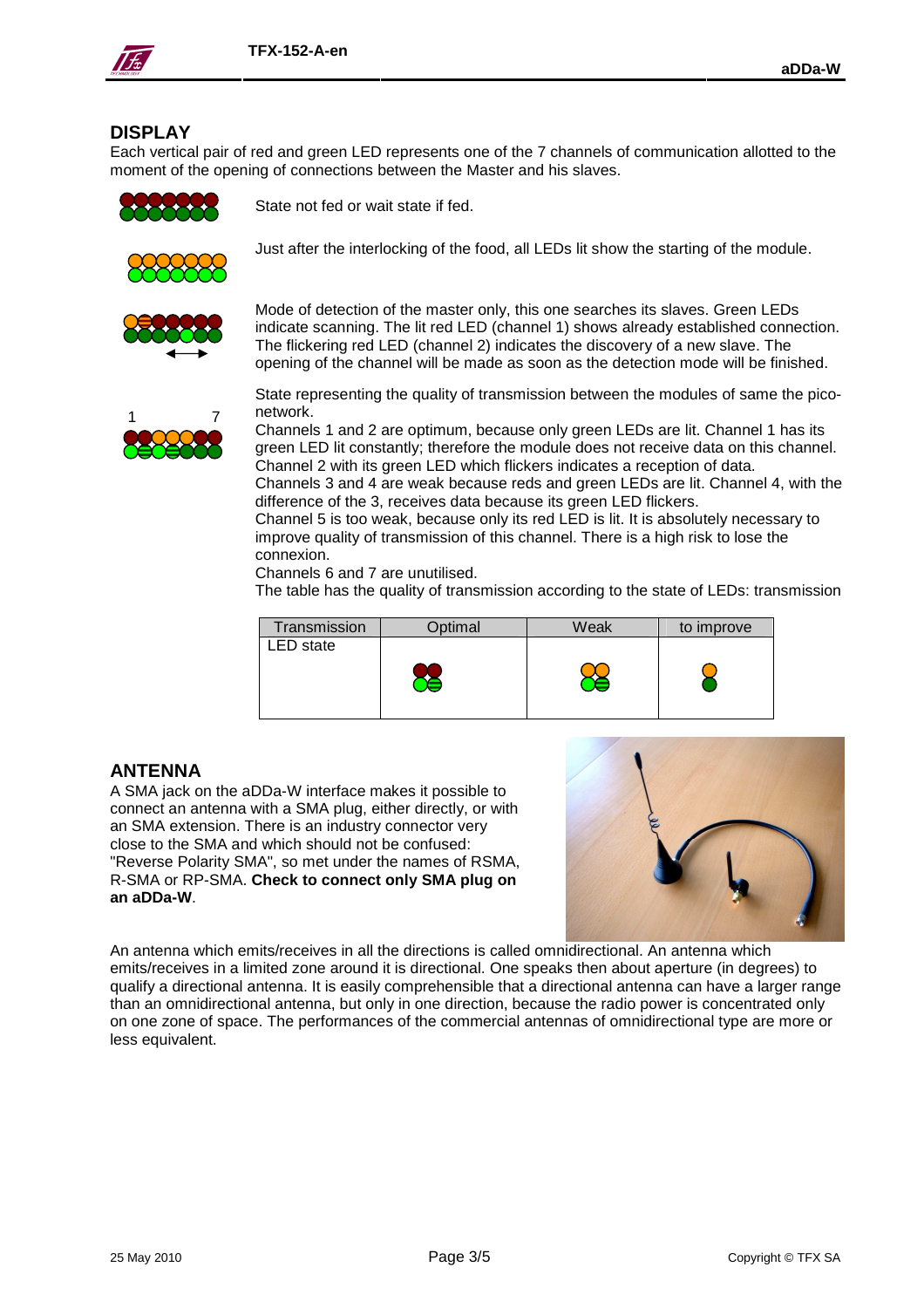

## **PRINCIPLE OF OPERATION**

At start of the interface, the PNID is defined with the buttons. The slave who does not have connection with a master puts in the mode of waiting of a master. The master who does not have any connection with slaves puts to seek slaves with the same PNID as itself. He creates then necessary connections with the found slaves.

As long as the master does not receive data by RS485, he starts again the detection of slaves periodically. As soon as one byte is received by RS485, the interface prepares data transmission with the connected slaves. When it receives a message by RS485, it sends this package per radio to its opposite (master slave). The package (request) received by the master by RS485 gets a single identifier that it keeps throughout his radio transfer and that is transmitted with the answer. Thus all aDDa-W master returns a response by RS485 only if the identifier of the request and the answer are identical. Any package with a preceding identifier is destroyed.

Each aDDa-W master manages a pico-network (with a single PNID) but to the maximum 7 slaves. To ensure a maximum reliability, the packages are not broadcasted with the slaves. When the master must send a package, it does it with each slave; one after the other with a confirmation of reception each time. If a package requires a retransmission, it will wait first of all until the other slaves are served. Then only the retransmissions are carried out. The retransmission does not have a time out. It ends either in a confirmation of reception, or by a loss of communication between the 2 radio interfaces (~25s). If a master definitively loses a connection with a slave, it will not arrive to reconnect, as long as it receives data by RS485. Because it must above all guarantee optimum times with the other slaves. To make it possible to a master to find slaves (lost), it is enough to stop sending data by RS485 during 30 seconds.

# **SUPPLY AND COMMUNICATION**

#### **ELECTRICAL CHARACTERISTICS**

| Symbol     | Parameter            | Min | $T_{VD}$  | Max  | Units           |
|------------|----------------------|-----|-----------|------|-----------------|
| <b>VCC</b> | voltage<br>Operating | 6.2 | 24        | 30.8 | V <sub>DC</sub> |
| "in        | Supply<br>current    |     | 1F<br>ت ' |      | mA              |

Protected against reverse voltage

#### **COMMUNICATION**

RS485 type, half duplex, with proper protocol.

| Symbol            | Parameter                       | Min  | T <sub>VD</sub> | Max  | Units |
|-------------------|---------------------------------|------|-----------------|------|-------|
| B <sub>rate</sub> | Transfer data rate              |      | 19'200          |      | bps   |
| Address           | aDDa-M-F and aDDa-M-F+O         | 0x10 | 0x11            | 0xEF |       |
| Address           | $ $ aDDa-M-F+T and aDDa-M-F+T+O | 0x10 | 0x12            | 0xEF |       |

### **PIN CONFIGURATION FOR USB TYPE A STACKED**

| Pin    | Symbol     | I Parameter                                       |
|--------|------------|---------------------------------------------------|
|        | <b>VCC</b> | Power supply                                      |
|        | D-         | RS485 differential communication, negative signal |
|        | D+         | RS485 differential communication, positive signal |
|        | <b>GND</b> | Ground                                            |
| Screen | Earth      | Screen continuity                                 |



 $\boxtimes$ 

 $\boxtimes$ 

### **EXTRA CONNECTOR: PHOENIX MC 1,5/2-ST-3.5**

| l Pin | <b>Name</b> | Description                                  |
|-------|-------------|----------------------------------------------|
|       | VCC         | For wire 0.141.5 mm <sup>2</sup> (AWG2816)   |
| l 2   | GND         | For wire $0.141.5$ mm <sup>2</sup> (AWG2816) |

Remark: both connectors are internally connected.